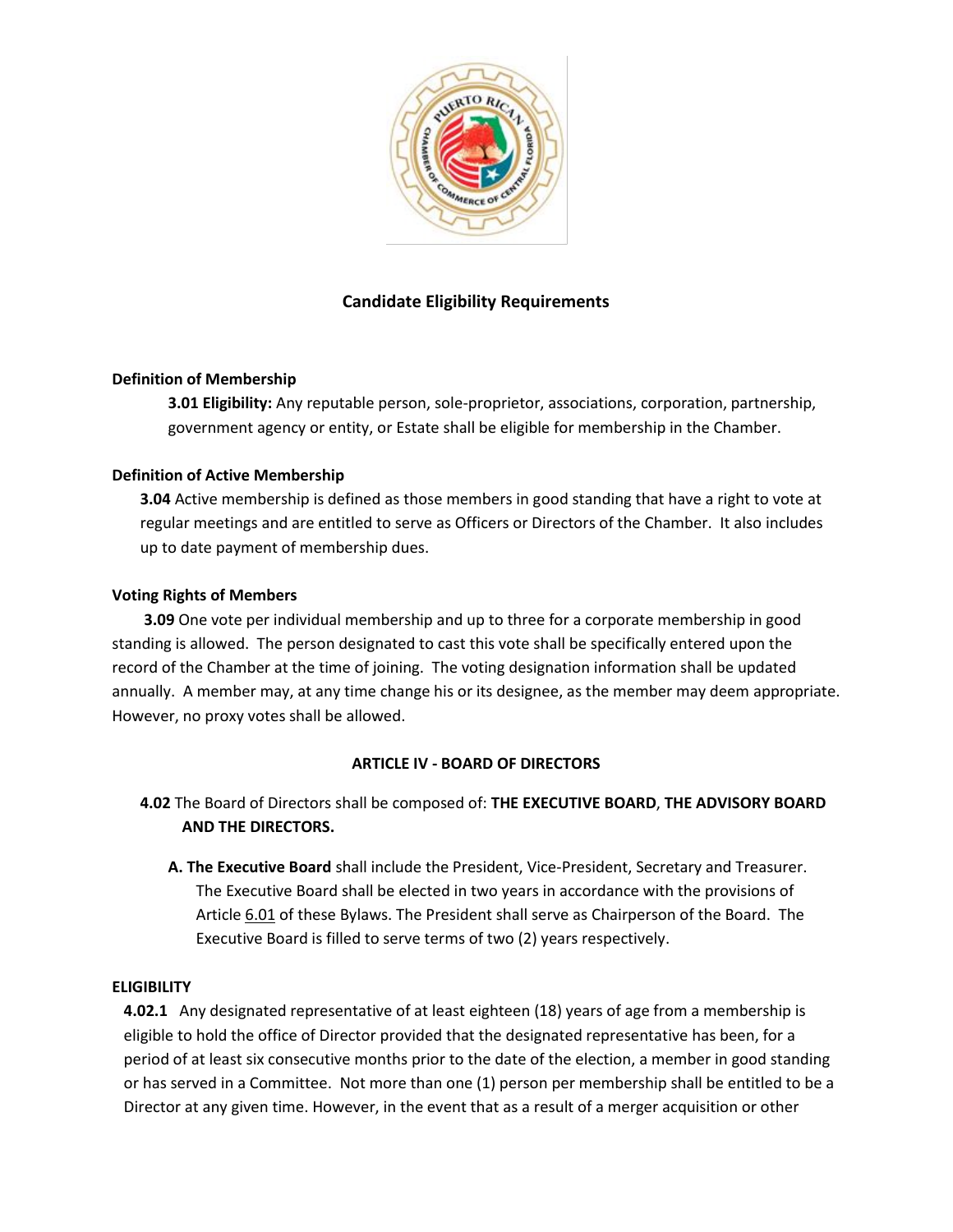

business combination, a membership has two or more of its designated representatives as members of the Board, each such member shall be allowed to continue as a Director until the expiration of his or her term. For the Executive Board only, the members should be Puerto Rican or of Puerto Rican descent.

# **ARTICLE V-- OFFICERS**

# **Duties of Officers**

- **5.01** Officers to be nominated shall be: President, Vice President, Secretary and Treasurer. These officers shall be elected to serve for a term of two (2,) years. These officers will form the Chamber's Executive Board which is described in the following paragraph:
- **5.02** The Executive Board will act for and on behalf of the Board of Directors when the Board is not in session and shall be accountable to the Board of Directors for its actions. The Executive Board shall be composed of the President, Vice President, Secretary and Treasurer. The President shall serve as Chairperson of the Executive Board. A quorum of the Executive Board is fifty percent (50%) plus one (1) of the voting members of the Executive Board. The duties are as follows:
	- **A. President:** The President shall preside at meetings of the Executive Board, the Board of Directors, and all General Membership meetings. The President shall have general supervision of the business and affairs of the Chamber and shall perform such other duties as ordinarily pertain to the office.
	- **B. Vice-President:** The Vice-President shall act in place of the President in the event of the Presidents temporary disability or absence from meetings or other activities, which the President is designated to perform by these Bylaws. The Vice-President shall also perform such duties that may be designated by the President from time to time.
	- **C. Secretary:** The Secretary of the Board of Directors serves as the Chamber Secretary and shall ensure that notices and minutes of the meetings of the membership, Board of Directors and Executive Board are recorded. The Secretary shall notify Officers, Committees, Project Leaders, and other Members given assigned tasks of their appointment and furnish them with credentials as required. The Secretary will have notices, Agenda, and minutes prepared for meetings of the Board of Directors. The Secretary shall be responsible for keeping and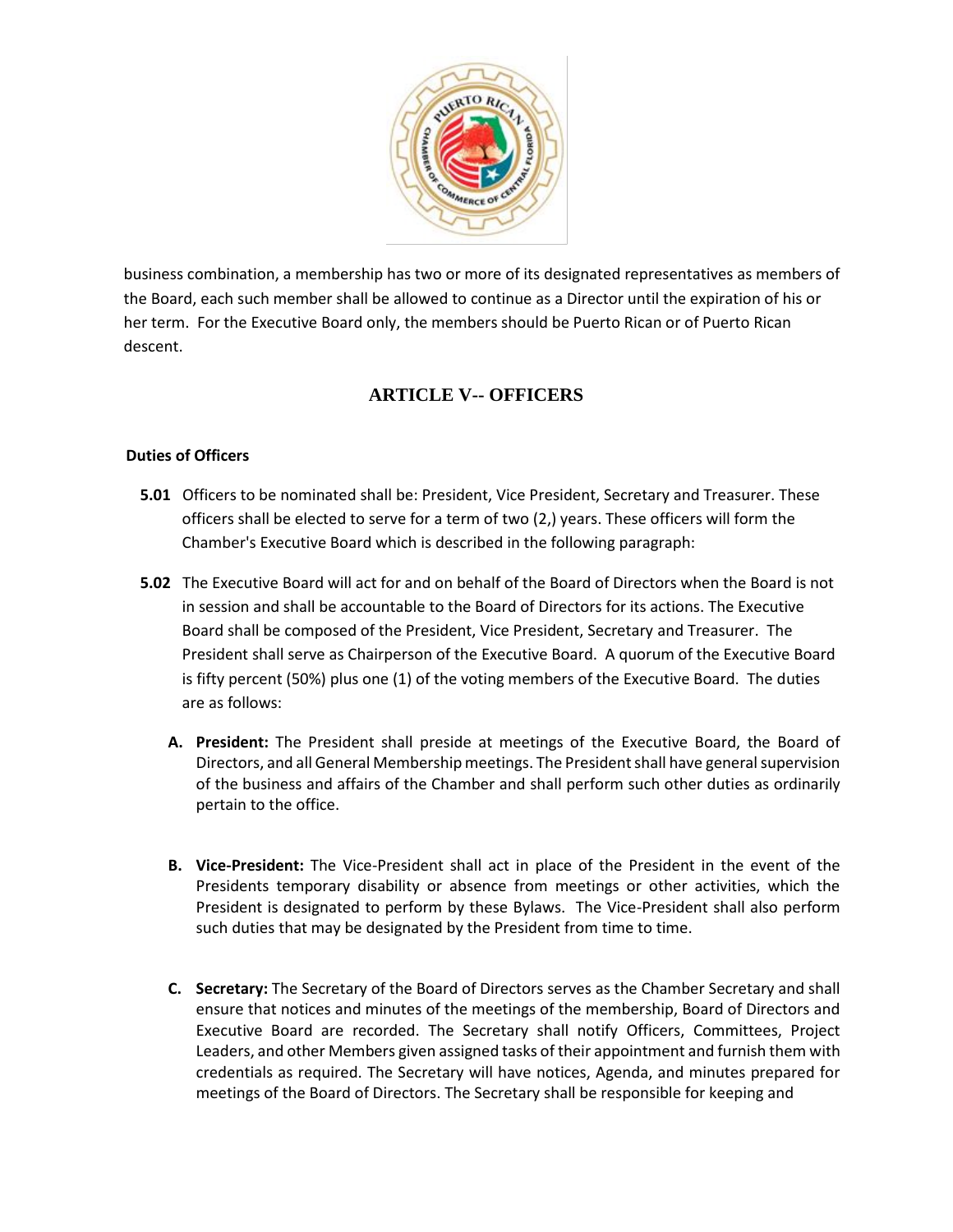

safeguarding official copies of the Papers of Incorporation, Bylaws, rules, procedures, and all other legal and official documents of the Chamber. The Secretary shall be responsible for notifying the membership of general and special membership meetings required by the Chamber Board of Directors. The Secretary shall advise the President and other Officers of the contents of these documents when requested to do so.

**D. Treasurer:** The Treasurer shall be responsible for the safeguarding of all funds received by the Chamber and for their proper disbursement. Such funds shall be kept on deposit as approved by the Board of Directors. The Treasurer will ensure that the Chamber keeps and maintains adequate and correct accounts of Chamber properties and business transactions, will render reports and accounting to the directors and the membership, will serve as chairperson of the finance committee, and will perform general duties incident to the office of treasurer and other such duties as may be required by law or these Bylaws, or which may be assigned from time to time by the Board of Directors. All checks shall be signed by any two of the following: Treasurer, President, or Vice-president. The treasurer shall also be responsible for collecting invoices from all Board of Director members and preparing a comprehensive yearly budget and shall coordinate on all expenditures to ensure funds have been budgeted for the specific acquisition. The Treasurer shall cooperate with external auditors and shall make available all Chamber financial records and/or official records as required.

### **ARTICLE VI – ELECTIONS**

### **Method**

**6.01** Election for seats on the Executive Board of Directors shall occur in the following manner:

**A.** The President shall appoint a Nominating Committee of five members which includes two (2) Members of the Advisory Board, and three (3) Members in good standing at the June meeting of the Board of Directors. The two (2) Members of the Advisory Board cannot be running candidates in order to be part of the Executive Nominating Committee.

**B**. The Nominating Committee shall contact the general membership by mid-October to solicit recommended nominees. Membership recommendations to the nominating